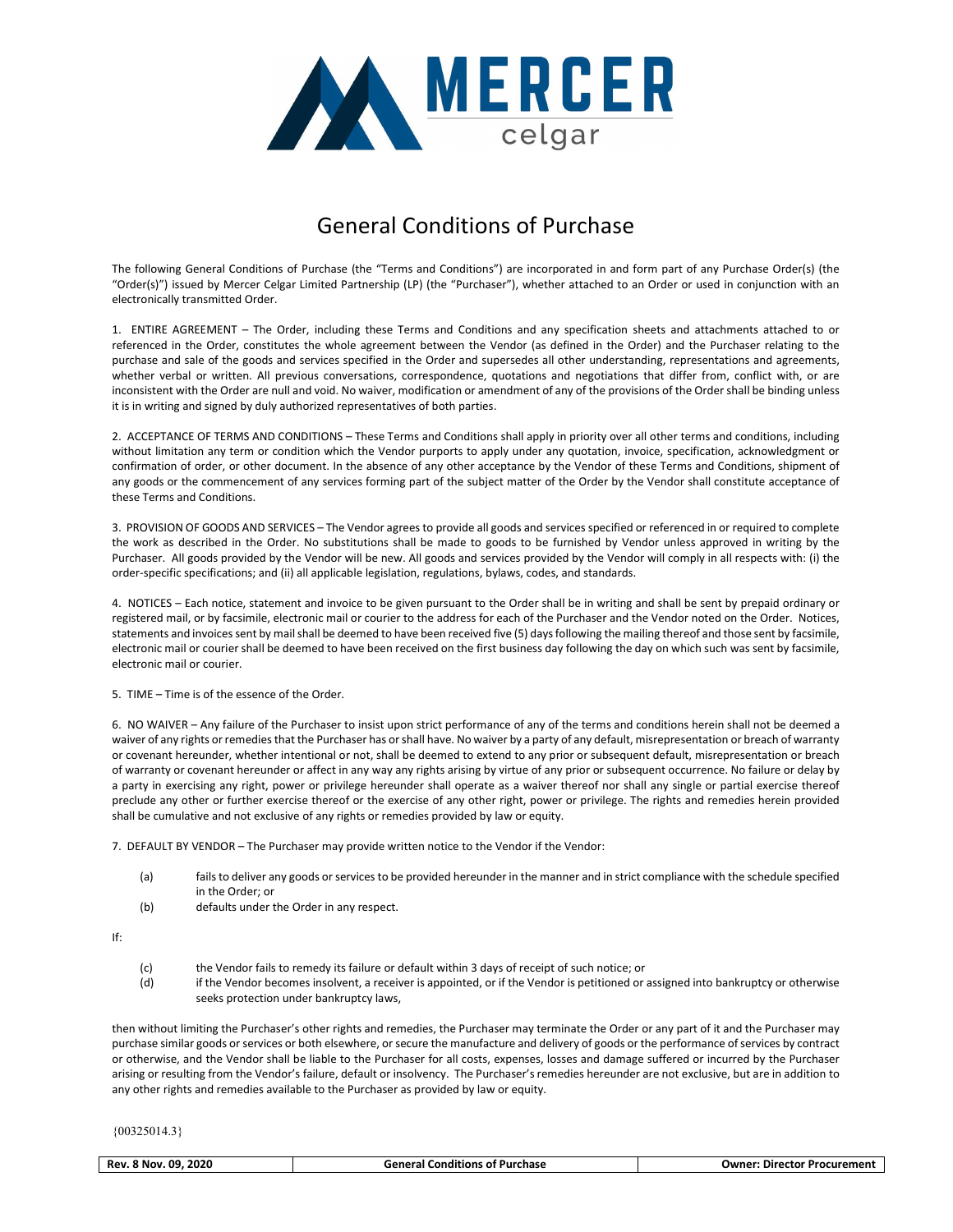

8. SEVERABILITY – If any portion or portions of the Order shall, for any reason, be declared by court or tribunal of competent jurisdiction to be invalid or unenforceable, the remaining portion or portions of the Order shall remain valid and enforceable.

9. CONFIDENTIALITY – The Vendor agrees that the Vendor shall not, without the prior written consent of the Purchaser, either before or after termination of the Order, directly or indirectly, disclose any Confidential Information (as defined herein) to any third person, except where disclosure is compelled by law or court order, or use any Confidential Information for any purpose other than the performance of its obligations under the Order or those permitted in writing by the Purchaser. "Confidential Information" means any information or knowledge including without limitation any data, designs, drawings, specifications, systems, programs, devices, software, plans, customer information, process, know how, strategy, method, or any other information that: (i) relates to the business and affairs of the Purchaser or any of its subsidiary or affiliated companies, (including with respect to the Order); or (ii) is private or confidential in that it is not generally know or available to the public. All documents, software, records, work papers, notes, memoranda and similar records of or containers of Confidential Information, including any copies thereof, shall be the property of the Purchaser and belong solely to it, and shall be delivered to the Purchaser by the Vendor upon completion of the Vendor's obligations under the Order or at any other time upon request by the Purchaser. Where the Purchaser's Confidential Information is furnished to the Vendor's suppliers in connection with the performance of the Vendor's obligations under these Terms and Conditions, the Vendor shall insert the substance of this provision in its supply contracts and shall ensure compliance with such provision by its suppliers.

10. GOVERNING LAW – The laws of British Columbia and of Canada as applicable therein, shall apply to and govern the interpretation of the Order and any legal action brought in connection with it must be brought in the courts of British Columbia. The United Nations Convention on Contracts for the International Sale of Goods shall not apply to the Order.

11. FORCE MAJEURE – Except as noted in this paragraph 11, neither the Vendor nor the Purchaser shall be deemed in breach of the Order or incur any liability to the other by reason of failure or delay in fulfilling its obligations under the Order where such failure to perform or delay in performing is due to or results from an occurrence or event beyond the control of a party, including without limitation any of the following occurrences or events;

- (a) war, hostilities or warlike operations (whether a state of war to be declared or not), invasion, act of foreign enemy;
- (b) rebellion, revolution, insurrection, mutiny, usurpation of civil or military government or civil war, or any riot, civil commotion or terrorist acts;
- (c) confiscation, nationalization, mobilization, commandeering or requisition by or under the order of any government or de jure or de facto authority or ruler or any other act or failure to act of any local state or national government authority;
- (d) strikes, lock outs or other industrial actions, sabotage, embargo, shipwreck, epidemics, quarantine;
- (e) earthquake, landslide, volcanic activity, fire, flood or inundation, tidal wave, typhoon or cyclone, hurricane, storm, lightening or other natural or physical disaster; or
- (f) shortage of labour, materials or shortage or restriction of utilities where caused by any of the circumstances set forth in Section 10(a) through (e) above,

## provided:

- (g) the circumstances of such occurrences or events are not within the reasonable control, directly or indirectly, of the party claiming relief in respect thereof and only if and to the extent that
	- (i) such circumstance, despite the exercise of reasonable diligence, cannot be or be caused to be prevented, avoided or removed by such party,
	- (ii) such occurrence or event or series of such occurrences or events materially adversely affects the ability of such party to perform its obligations under the Order and such party has taken all reasonable precautions, due care, and reasonable alternative measures in order to avoid the effect of such event on such party's ability to perform its obligations under the Order and to mitigate the consequences thereof, and
	- (iii) such event is not the result of the failure of the Vendor to perform any of its obligations under the Order; and
- (h) under no circumstances shall any of the following occurrences or events be considered a force majeure event:
	- (i) late performance or failure to perform by the Vendor caused by the acts or omissions of the Vendor's subcontractors or suppliers (other than acts or omissions caused by a force majeure event), or by the Vendor's failure to hire an adequate number of personnel or labour or by inefficiencies on the part of the Vendor;
	- (ii) delays resulting from reasonably foreseeable unfavourable weather or sea conditions or other similarly reasonably foreseeable adverse conditions;
	- (iii) economic hardship of any party or any of its affiliates or subcontractors or its or their inability to pay debts;
	- (iv) the late payment by the Purchaser of money when otherwise due in accordance with the Order; and
	- (v) infringements by the Vendor or any of its subcontractors or suppliers or any of their affiliates of any intellectual property rights.

| Rev. 8 Nov. 09. 2020 | <b>General Conditions of Purchase</b> | <b>Owner: Director Procurement</b> |
|----------------------|---------------------------------------|------------------------------------|
|                      |                                       |                                    |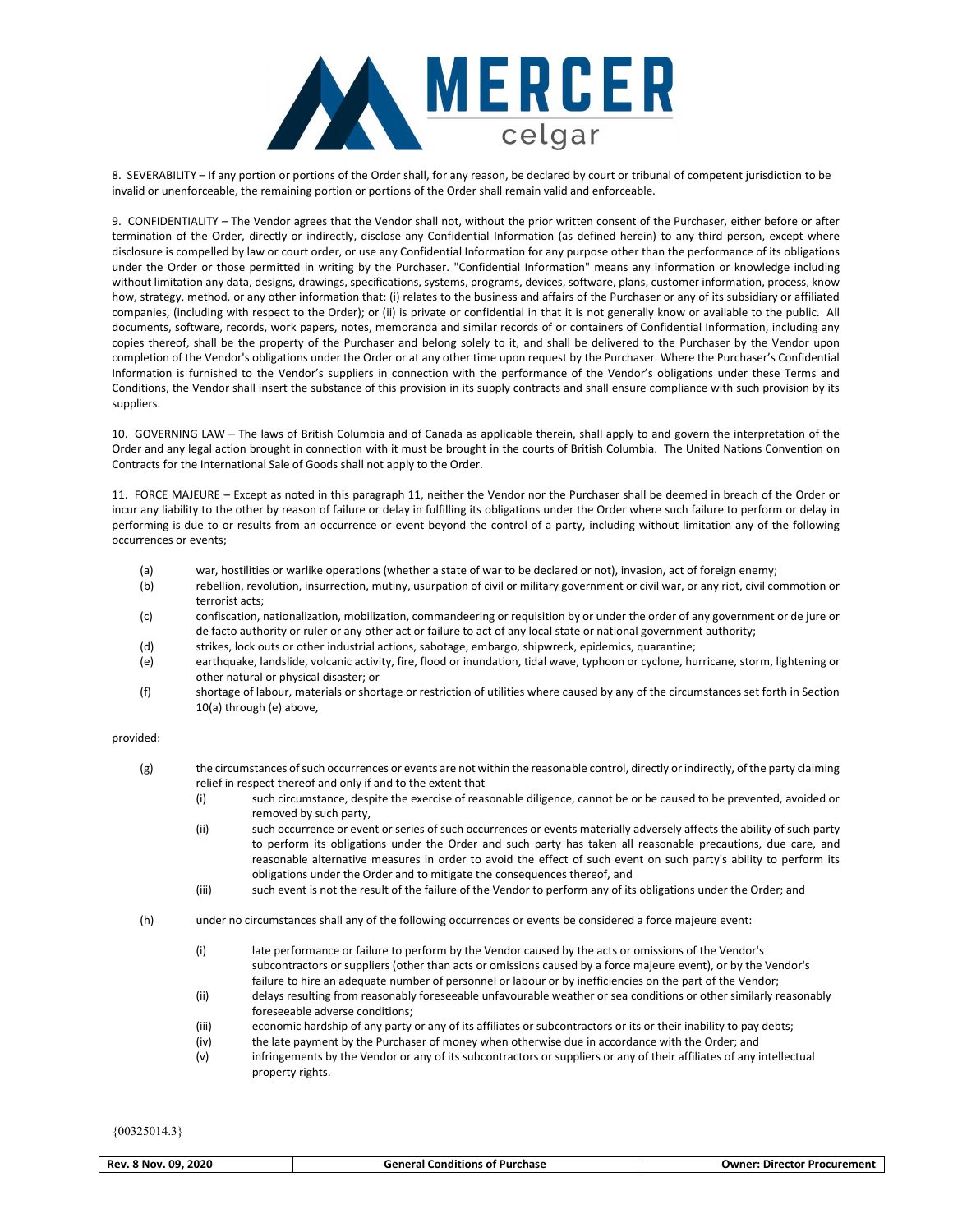

A party claiming to be relieved of its obligations under this paragraph 11 shall give prompt written notice to the other party with an estimate of when the obligations will be performed. Unless the Purchaser and the Vendor otherwise agree, the time for performing the obligations will be extended for a reasonable period of time that shall not be less than the length of the critical path delay. Both the Purchaser and the Vendor shall explore all reasonable alternatives to avoid or mitigate delays under this paragraph and the Purchaser and the Vendor shall each bear their own costs associated with such delays.

12. INDEMNITIES – The Vendor shall indemnify and hold harmless the Purchaser from and against all claims, counterclaims, lawsuits, actions, proceedings, demands, damages, losses, expenses, fees, penalties and costs, including without limitation legal costs on a solicitor-client basis, arising in connection with the carrying out of the Vendor's obligations hereunder or arising as a result of the Vendor's negligence, failure to comply with the Order (including these Terms and Conditions) or willful misconduct.

13. PATENTS – The Vendor warrants and guarantees that all goods supplied under the Order do not infringe any valid patent, copyright, trademark or other intellectual property right owned by any third party and undertakes to defend, indemnify, and hold harmless the Purchaser and its successors and assigns from and against any claim, counterclaim, demand, lawsuit, proceeding or action resulting from any allegation or charge that any goods or services or the use thereof for the purpose for which the goods or services are sold, constitutes an infringement of any patent, copyright, trademark or other intellectual property right and any costs associated therewith. The Purchaser shall promptly notify the Vendor of any claim, counterclaim, demand, lawsuit, proceeding or action and the Vendor shall assume the defence of the Purchaser at the Vendor's expense against same. The Purchaser shall provide, at the Vendor's expense, any assistance in defending any such claim, counterclaim, demand, lawsuit, proceeding or action as the Vendor may reasonably require. In addition, immediately upon receiving notice from the Purchaser of an infringement claim, the Vendor shall, at no expense to the Purchaser, minimize the Purchaser's damage of liability as much as possible by:

- (a) procuring for the Purchaser the right to continue using the goods on a permanent basis, without any restriction on the right of the Purchaser to use the goods for the purpose for which they were intended;
- (b) replacing the goods with non-infringing goods satisfactory to the Purchaser; or
- (c) modifying the goods in a manner satisfactory to the Purchaser so that they are non-infringing.

For greater certainty, the Vendor shall have no liability for any infringement or alleged infringement where the goods are provided based on designs provided by the Purchaser or where the infringement results from the use of goods in combination with the Purchaser's own process or equipment not supplied by the Vendor.

14. WARRANTIES – In addition to all other warranties available to the Purchaser, the Vendor warrants that the goods and services supplied hereunder:

- (a) shall comply with all specifications, quantity and quality as set out in the Order;
- (b) shall conform to any sample provided to the Purchaser;
- (c) are free from all defects and faults in design, manufacture, workmanship and materials;
- (d) are new and of the best quality, unless otherwise specified in writing;
- (e) are of merchantable quality;
- (f) shall perform satisfactorily in accordance with the specifications and drawings contained in the Order and under the conditions made known to the Purchaser or that reasonably may be inferred;
- (g) shall be at least equal to nationally recognized standards or codes; and
- (h) be of the best quality, if no quality is specified.

This general warranty is independent of and without prejudice to any specific warranty or service guarantee offered by the Vendor in connection with the purpose for which the goods and services supplied hereunder were purchased.

No payment or acceptance by the Purchaser hereunder shall constitute a waiver with respect to any provisions of the Order, nor shall anything herein contained be construed to limit any warranties or conditions implied by law.

The Vendor shall repair, correct or replace at the Vendor's sole expense any goods or services that: (1) are defective, deficient, incomplete, or do not comply with the foregoing warranties; and (2) are identified prior to the later of:

- (a) Twenty-four (24) months from the date of delivery of all goods and completion of all services; and
- (b) Twenty-four (24) months from the date of start-up of the goods or start-up of the equipment into which the goods are incorporated.

The Vendor shall further repair or replace any other property damaged by the repair, correction or replacement. The goods or services which are repaired, corrected or replaced shall be warranted for a new period of twenty-four (24) months from the date of completion of such repair, replacement or correction. If, in the opinion of the Purchaser, it is not expedient for the Vendor to correct defective, deficient, incomplete or non-compliant goods or services, the Purchaser may deduct from the amount otherwise due to the Vendor the difference in value between the goods or services as performed and that called for by the Order.

| 2020<br>Rev.<br>n۹<br><b>RNOV</b> | $\cdots$<br>Purchase<br>ener<br>Conditions of | Procurement<br>Jwner<br>. Director |
|-----------------------------------|-----------------------------------------------|------------------------------------|
|                                   |                                               |                                    |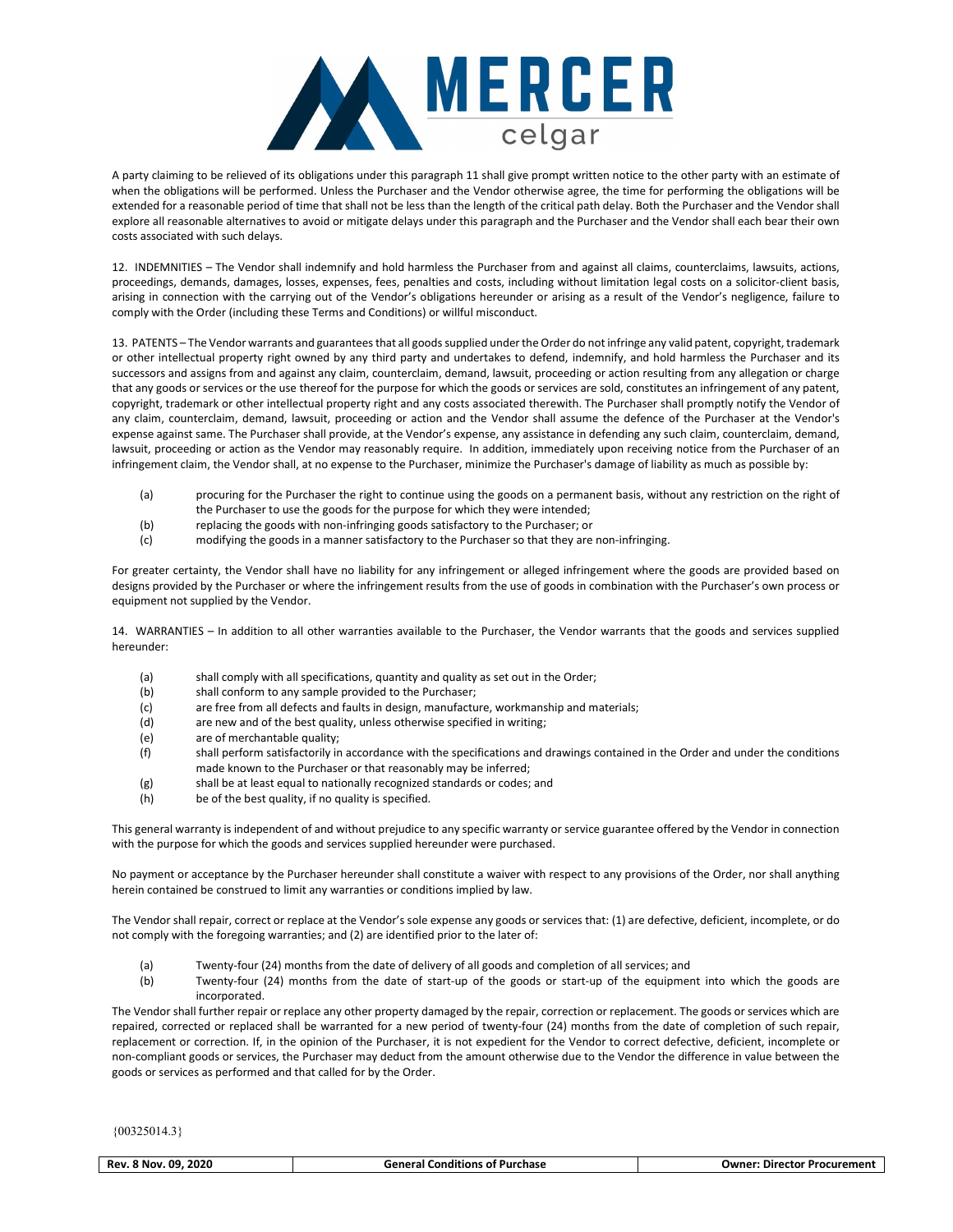

All warranties shall continue in full force and effect notwithstanding any termination of the Order by the Purchaser and will survive any inspection, delivery or acceptance of, or payment by the Purchaser for, any goods or services supplied hereunder.

15. LAWS – The Vendor shall, and shall require its subcontractors and suppliers to, comply with all laws, regulations, codes and bylaws, including without limitation those relating to the protection of the environment. The Vendor shall assume all liabilities and perform all obligations that result from the contravention of any law by the Vendor, including without limitation the cost of complying with any remediation order or any liability for clean-up of any pollutant resulting from any release arising from the Vendor's operations in providing goods or services, and shall defend and indemnify the Purchaser from and against any and all liability, penalties, costs, expenses, losses, and fines arising out of the contravention by the Vendor or its subcontractors or suppliers of any law, regulation, code or bylaw. The Vendor shall immediately report to the Purchaser all inspections and investigations by governmental officials of any events of non-compliance or potential non-compliance with any law, regulation, code or bylaw. At the request of the Purchaser, the Vendor shall forward to the Purchaser all relevant information with respect to the environmental impact of any goods and services, including without limitation any risks and hazards imposed by such goods and services.

16. PAYMENTS – Unless otherwise specified, the price stated on the face of the Order represents the complete cost to the Purchaser for the goods and services provided and includes every license fee, patent royalty, duty, tax, levy and charge of any description. Payments are to be in Canadian funds unless otherwise stated herein. Unless otherwise specified and subject to the terms of the Order, payment will be made with sixty (60) days from the date of receipt of the goods or performance of the services in question.

17. CHANGES TO QUALITY, QUANTITY OR PRICE– The Purchaser may at any time by written change order to the Vendor make changes in:

- (a) the quality, quantity, or specifications of the goods or services to be supplied pursuant to this Order;
- (b) the time or place of delivery of the goods to be supplied pursuant to this Order; or
- (c) the schedule for completion of services to be supplied pursuant to this Order.

If any such change increases the cost of the goods and services to be provided under the Order, the Vendor shall provide written notice of a claim for a change to the price within 10 days of the Vendor's receipt of the change order. If written notice is not provided received by the Purchaser within 10 days of the Vendor's receipt of the change order, the Vendor will irrevocably be deemed to have waived any and all claims for any increase in price or additional compensation resulting from the change order. If the change reduces the cost of the goods or services, or if the change increases the cost of the goods or services and written notice is provided as required by this paragraph, the change to the price will be calculated as follows:

- (d) as agreed by the Vendor and the Purchaser; or
- (e) if there is no agreement:
	- a. if the change reduces the Vendor's cost of the goods and services, based on the actual amount of such reduction; or
	- b. if the change increases the Vendor's cost of the goods and services, based on the actual increase plus 10% of such increase (for overhead and profit).

No change shall be made by the Vendor without the Purchaser's express written authorization.

18. TAXES – Unless otherwise specifically provided for in the Order, the Vendor assumes exclusive liability for and shall pay before delinquent, all sales, use, excise and other taxes, charges or contributions of any kind with respect to or measured by the goods or the services supplied hereunder and the Vendor shall indemnify and save the Purchaser harmless from any liability and expenses incurred by reason of the Vendor's failure to pay such taxes, charges or contributions. Where the Purchaser has specified in the Order that federal goods and services tax (GST) shall be paid on the goods or services supplied hereunder, the Vendor shall include the Vendor's GST registration number on the invoice.

19. SET-OFF – The Purchaser shall be entitled at all times to set- off any amount owing from the Vendor to the Purchaser or any of its affiliated companies against any amount due or owing to the Vendor under the Order.

20. LIENS – The Vendor shall keep the Purchaser's premises free and clear of any and all liens and charges arising in connection with the performances of its obligations under the Order. In the event that any lien, charge, or other encumbrance is filed, claimed or asserted in respect of any goods or services to be provided pursuant to the Order, the Purchaser may pay and discharge such lien, charge or encumbrance at the expense of the Vendor, and the cost of such discharge, including without limitation legal costs on a solicitor-client basis, are to be borne by the Vendor.

21. DELIVERY – Delivery of goods shall be deemed to have occurred upon the fulfilment of all of the following:

- (a) Arrival of the goods as specified in the Order;
- (b) Acceptance by the Purchaser pursuant to paragraph 23 hereof; and
- (c) Delivery to the Purchaser of a bill of lading or invoice with respect to the goods supplied hereunder.

Unless otherwise stipulated, all risk in goods shall remain with the Vendor until delivery is completed.

| 2020<br>Conditions of Purchase<br>. 09<br>8 Nov<br>ieneral<br>Rev. | Procurement<br>Director<br>uwner: |
|--------------------------------------------------------------------|-----------------------------------|
|--------------------------------------------------------------------|-----------------------------------|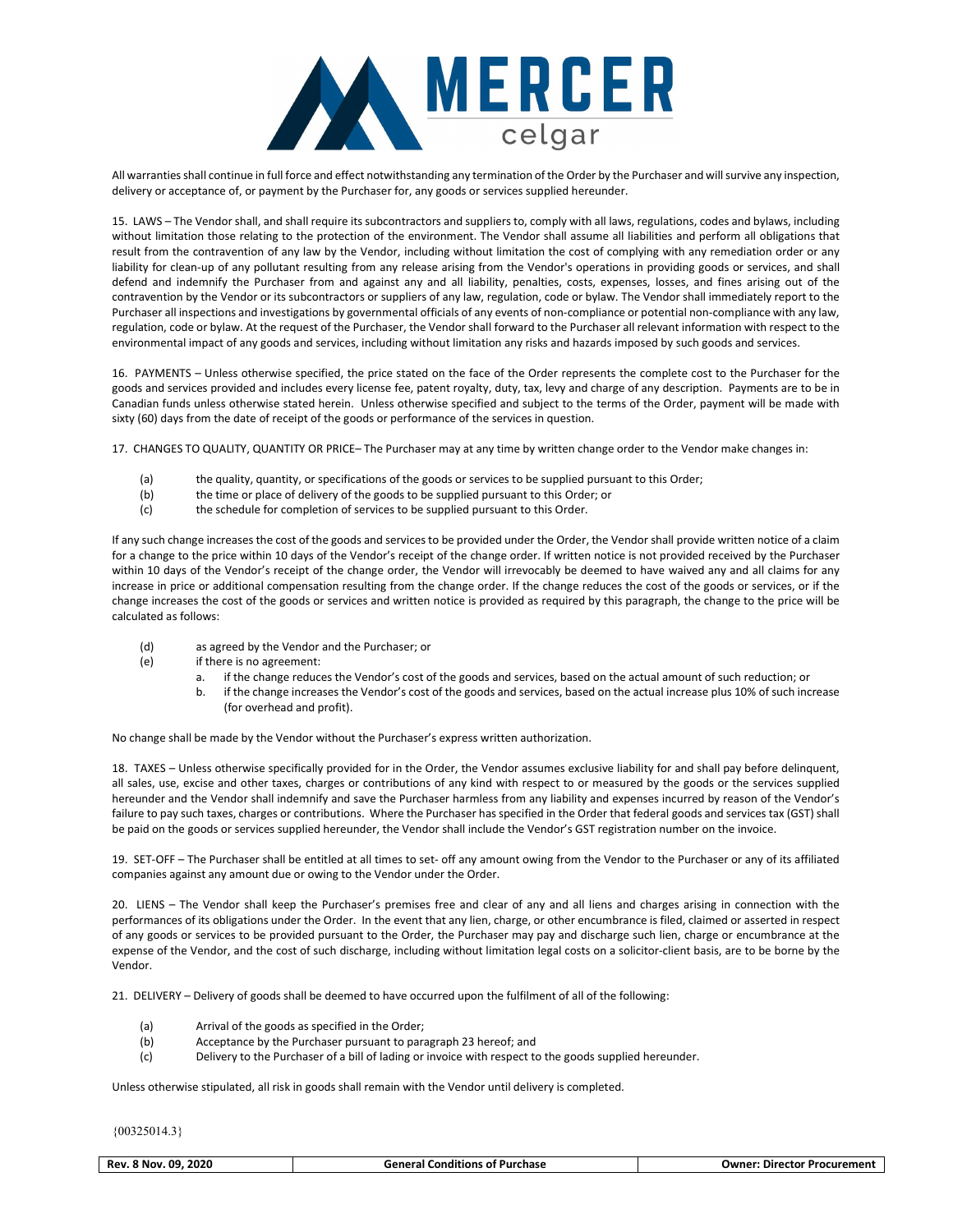

22. TAGGING AND SHIPPING – The Vendor shall place or affix the number of the Order on all invoices, packing slips, packages, containers and correspondence referencing the Order.

- (a) The original bill of lading must be attached to the invoices of the Vendor.
- (b) When freight or express charges are prepaid for the account of the Purchaser, the invoice must be accompanied by a receipted freight or express bill bearing the number of the Order.
- (c) If partial shipments are made, a separate invoice must be rendered for each shipment.
- (d) All invoices sent pursuant to the Order shall be sent to the attention of "Accounts Payable" at the address shown on the face of the Order.
- (e) Damages to any goods resulting from improper packing will be charged to the Vendor's account.
- (f) Whenever possible, the Vendor shall pack goods supplied hereunder using as little plastic material, including but not limited to wrap and packing, as possible. No charges will be allowed for packing or crating unless expressly agreed on the face of the Order.
- (g) The Vendor shall be solely responsible for the shipment and delivery of "dangerous goods", as defined under the Transportation of Dangerous Goods Act (Canada) to the destination specified on the face hereof and the Vendor shall indemnify and save the Purchaser harmless from any losses, claims, suits or demands arising from the shipment of such goods to the said destination.

23. INSPECTION AND ACCEPTANCE – Prior to acceptance by the Purchaser and notwithstanding any prior payment, the Purchaser may inspect any goods or services supplied under the Order after they have been delivered or performed within a reasonable time after receipt thereof. Goods or services not in accordance with the description or specifications stipulated in the Order may be deemed unsatisfactory in the sole discretion of the Purchaser, acting reasonably. Neither inspection, failure to make inspection nor acceptance of the goods or services, releases the Vendor from any of the warranties or other provisions contained in the Order nor impairs the Purchaser's right to reject unsatisfactory goods or services in accordance with paragraph 24. The Purchaser reserves the right, prior to delivery of the goods, to inspect the goods specified in the Order at the place where such goods are being stored or manufactured, provided always that such inspection shall be during the usual business hours of the Vendor.

The Vendor shall permit access to the Purchaser at all reasonable times to inspect the services. If the Purchaser is unsatisfied with the services, including without limitation where the Purchaser has concerns with either the goods used in the services or the workmanship in providing the services, in the Purchaser's sole discretion, the Purchaser may provide notice to the Vendor of its concerns and the Vendor shall, within three business days, address the Purchaser's concerns in a manner satisfactory to the Purchaser, at the Vendor's expense.

24. REJECTION BY THE PURCHASER – If the goods are not delivered or services are not performed with this Order or if the Purchaser finds any goods or services to be unsatisfactory in accordance with paragraph 23, the Purchaser may reject the goods or services (the "Rejected Goods and/or Services") in question by providing written notice to the Vendor of its rejection of the goods or services and, in its sole discretion, (i) for goods or services deemed by the Purchaser as unsatisfactory, require the Vendor to provide replacement of such goods or services (the "Replacement Goods and/or Services"), in which case the Vendor shall promptly deliver the Replacement Goods and/or Services to the Purchaser on the original terms and conditions, except that if the price for the Replacement Goods and/or Services at the time they are ordered is less than the price set out in the Order, the Purchaser shall have the benefit of the lower price, or (ii) cancel the Order, in whole or in part, in which case the Purchaser shall have no obligations to the Vendor, other than for that part of the price set out in the Order reasonably corresponding to those goods and services that were accepted by the Purchaser. The Purchaser reserves the right to retain any portions of or all goods and services not strictly in accordance with the specifications set out in the Order and in such case will pay an equitable amount (as determined by the Purchaser, acting reasonably) for such goods and services, which retention shall not preclude the Purchaser from rejecting the remainder of the shipment or any part thereof.

The Vendor shall be responsible for all delivery costs, both to and from the Purchaser, for Rejected Goods and/or Services. Where the Purchaser pays any such delivery costs for Rejected Goods and/or Services, it may deduct such costs from any amount due to the Vendor.

25. CANCELLATION BY PURCHASER – The Purchaser shall be entitled to cancel the Order at any time, whether for cause or not, by giving the Vendor written notice as to all or any part of the goods not delivered or services not performed prior to receipt by the Purchaser of said goods or services. Where goods are standard manufactured items, the Purchaser's only obligation shall be to pay for the goods delivered to the Purchaser and services performed by the Vendor prior to receipt by the Vendor of the notice of cancellation. Where goods are specifically manufactured for the Purchaser, the Vendor, upon receipt of such written notice of cancellation from the Purchaser, shall cease performance under the Order, unless otherwise directed by the Purchaser, and the Purchaser shall pay the Vendor an amount equal to:

- (a) all reasonable costs for materials and labour which the Vendor has actually expended or is irrevocably committed to pay directly connected with the goods in question; plus
- (b) unavoidable actual direct costs reasonably incurred by the Vendor in stopping its performance under the Order; less
- (c) all payments already made to the Vendor by the Purchaser.

The Vendor will provide all documentation necessary to substantiate the amount claimed. If the total of the payments already made to the Vendor by the Purchaser exceeds the amounts claimed and substantiated by the Vendor as approved by the Purchaser, acting reasonably, the Vendor will forthwith return the excess to the Purchaser.

| .2020<br>Rev.<br>nq<br>™ Nov.<br>_____ | Purchase<br>Gonoral<br>_onditions<br>отн | ∵Procuremen.<br><b>Owne</b> ı<br>Direc<br>-ctor - |
|----------------------------------------|------------------------------------------|---------------------------------------------------|
|                                        |                                          |                                                   |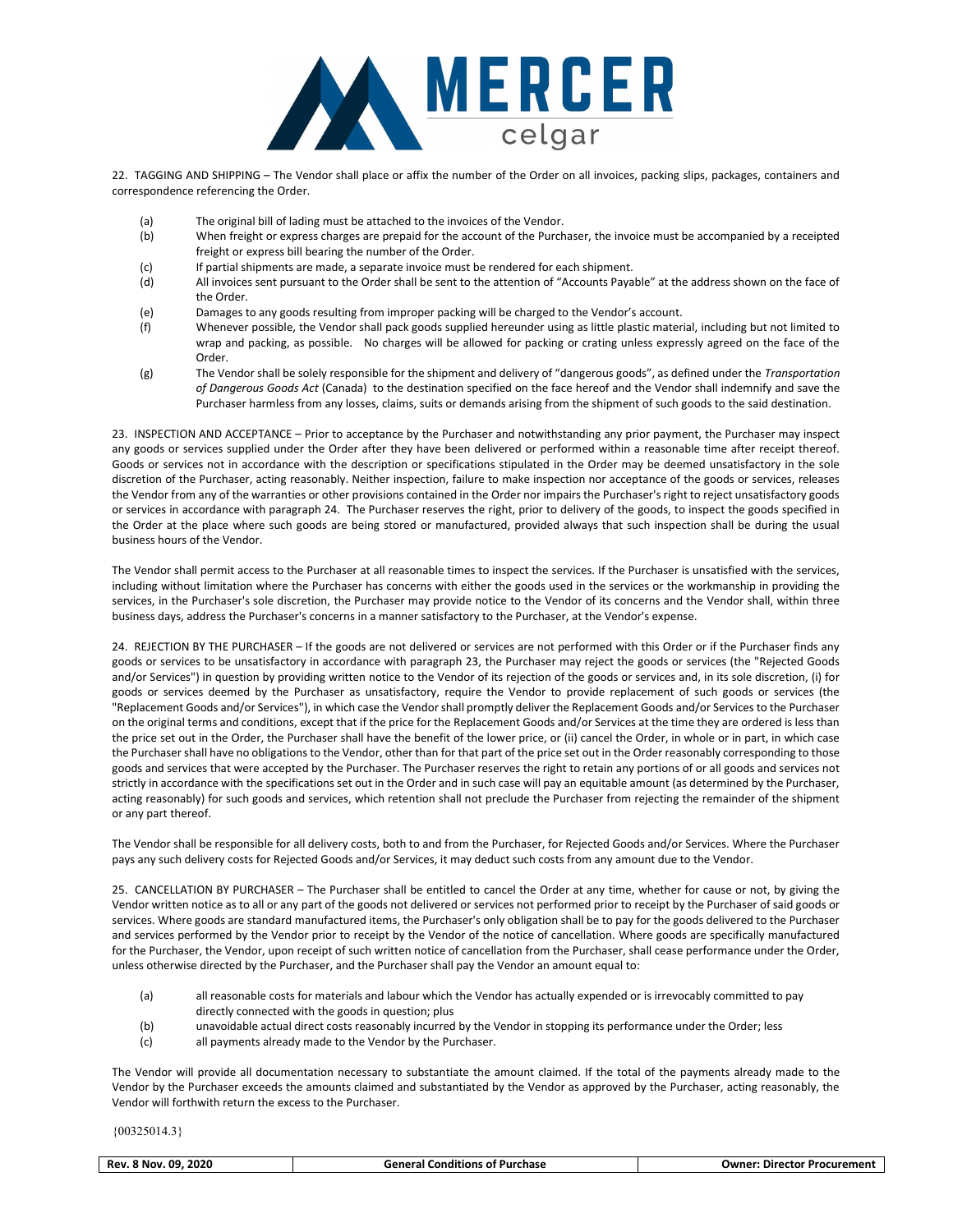

All warranties provided in respect of the Order with respect to goods which are delivered to and services which are provided to the Purchaser prior to cancellation shall survive the cancellation of the Order.

26. INSURANCE – The Vendor shall insure goods delivered hereunder against all risk of loss or damage. The amount of insurance must be sufficient at all times to reimburse the Vendor for the cost of replacing or repairing the goods. Additionally, the Vendor must obtain comprehensive general liability insurance, with minimum coverage of \$5,000,000 CAD per occurrence, which shall at minimum meet the requirements specified in CCDC 41 – CCDC INSURANCE REQUIREMENTS, subject to the following:

The Purchaser shall be identified as an additional insured under the general liability insurance with respect to the operations of Vendor relating to this Order, which insurance shall also contain a cross-liability clause. Unless otherwise agreed in writing, the duration of this policy shall be from the date of the earlier of the first delivery of goods and first performance of services until one year after the later of the final delivery of goods and the final performance of services.

The Vendor must provide certificate(s) of insurance evidencing such insurance to the Purchaser upon request. The requirement to provide insurance will not in any way limit the Vendor's obligations or the Purchaser's rights and remedies in respect of the Order.

27. OVERAGES – Upon the Vendor's request, any over shipment of goods provided hereunder shall be returned to the Vendor at the Vendor's cost and, if the Purchaser has incurred any costs in respect of such return of goods, the Vendor shall immediately reimburse the Purchaser for any and all such costs incurred as a result.

28. CERTIFICATE OF ORIGIN – The Vendor shall at its own expense, prepare and issue to the Purchaser, Certificate(s) of Origin and Affidavits of Manufacture for goods sold pursuant to the North American Free Trade Agreement ("NAFTA") or the United States-Mexico-Canada Agreement ("USMCA") or any successor or replacement agreement and shall provide copies of the issued Certificate of Origin to the customs administration of each of the Vendor's and the Purchaser's home country upon request as well as provide all information requested by either customs administration in respect to the issued Certificate(s) of Origin. The Vendor shall notify the Purchaser of any change, which may affect the accuracy, or validity of a Certificate of Origin issued to the Purchaser and shall otherwise comply with the Vendor's obligations under NAFTA or USMCA or any successor or replacement agreement.

29. WHMIS – The supply of any and all hazardous goods to the Purchaser must conform to WHMIS legislation. Goods must be properly labeled and accompanied by Material Safety Data Sheets.

30. ELECTRICAL APROVAL – All electrical equipment must be approved by the CSA (Canadian Standards Association) or otherwise be approved for use in British Columbia, and must bear the appropriate approval seal recognized by the British Columbia Safety Authority.

31. ASSIGNMENT AND SUBCONTRACTORS – The Vendor shall not, at any time, assign or subcontract the whole or any part of its obligations arising out of the Order without prior written consent of the Purchaser; provided, however, the Vendor shall have the right to subcontract the supply of any part of the goods and services supplied pursuant to the Order. A subcontract shall not operate to relieve the Vendor of any obligations or liability under the Order.

32. INDEPENDENT CONTRACTOR – It is mutually agreed and understood by the parties hereto that the Vendor is an independent contractor and not an employee, agent or servant of the Purchaser and nothing contained in the Order or otherwise nor any past relations or course of dealings between the parties shall be construed as establishing a relationship of principal and agent, master and servant, or employer and employee.

33. PERMITS – Unless otherwise specifically provided, the Vendor shall, at its expense, obtain and comply with all necessary permits, licenses, certificates and approvals required to provide the goods and services under the Order.

34. DRAWINGS – The Vendor agrees that the prompt receipt of approval drawings for review, certified drawings and installation, maintenance and operating manuals, and spare parts list by the Purchaser is of primary importance to the Purchaser to enable the Purchaser to fulfill its schedule commitments, and Vendor must furnish them in strict compliance with any attached schedule, or, if no schedule is attached, within a reasonable time after the date of the Order. Failure to do so constitutes a material breach of the Order by the Vendor. The Purchaser's review of drawings does not constitute approval and shall not relieve the Vendor of responsibility for compliance with all specifications, laws, codes or regulations.

35. INTERCONNECTION – "Interconnection" means all telecommunications and data services provided to the Vendor by the Purchaser or any of its agents or representatives. The Vendor must take all due care to ensure any and all end points utilizing the interconnection between the Purchaser and the Vendor have current, managed and monitored anti-malware systems. The Vendor agrees that the interconnection shall not be used by, shared with, published or otherwise disclosed to any legal or natural person in any manner whatsoever, by any means, without the Purchaser's provisioned service and the Vendor shall inform the Purchaser immediately of such an event. It is expected that the recipient will provide a clear, detailed description of the incident to the Purchaser's information technology group.

36. PROVINCIAL SALES TAX (PST) & FEDERAL GOODS AND SERVICES TAX (GST) TAX CODES DESCRIPTION

| 2020<br>.09<br><b>General Conditions of Purchase</b><br>ጻ Nov.<br>Procurement<br>Rev.<br>ulwner<br>Director |
|-------------------------------------------------------------------------------------------------------------|
|-------------------------------------------------------------------------------------------------------------|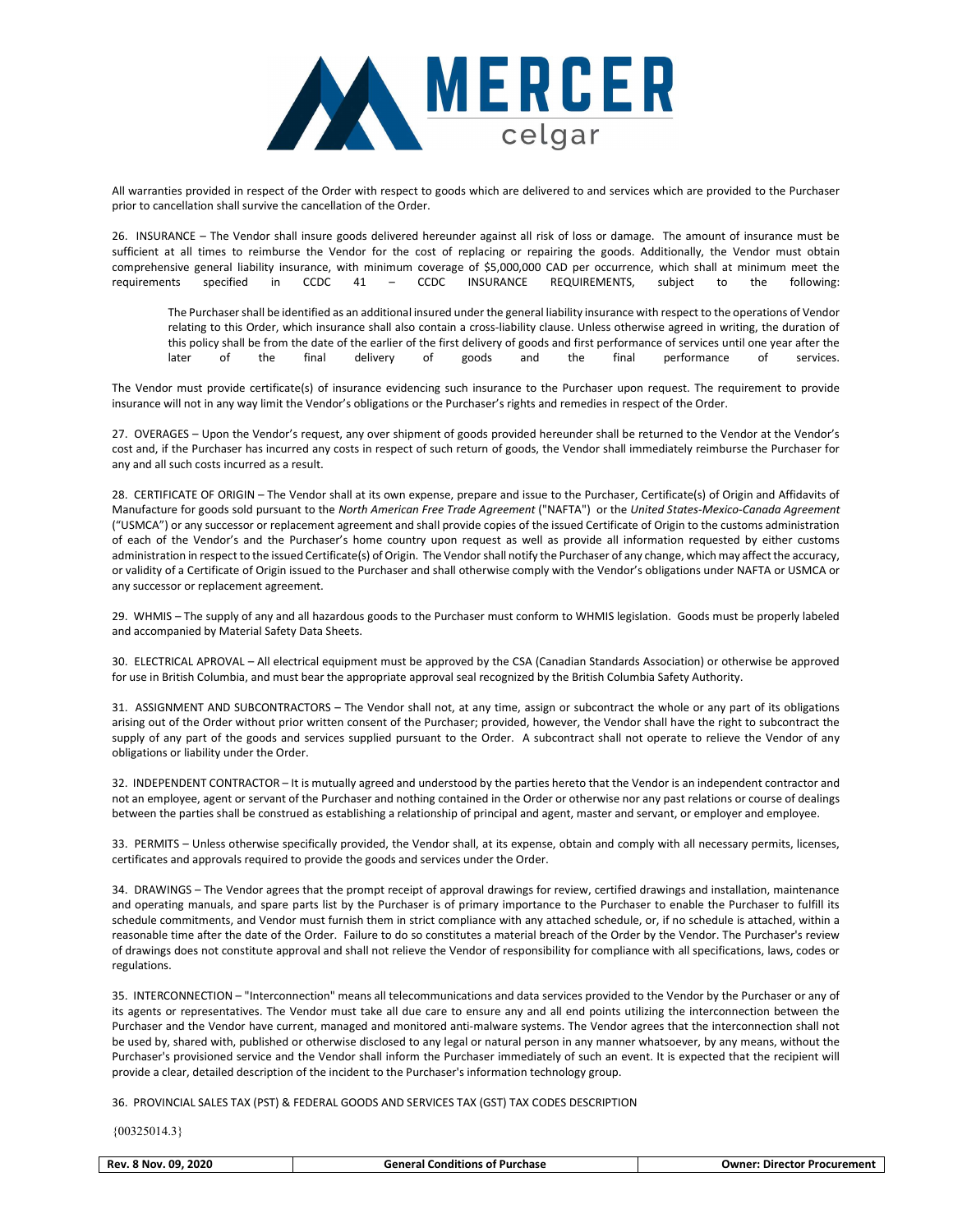

The following codes represent the Purchaser's internal tax code that shall appear on the face of all Orders.

- GST G (Payable) 5%
- PST E (Exempt)
- PST P (Payable) 7%

37. (USA) FOREIGN SUPPLIERS AND CARRIERS PLEASE NOTE – Carriers are to forward documents on date of shipment to:

- Livingston International Customs Broker
- Fax (866) LIV-INTL / (866) 548-4685
- Email cdnimports@livingstonintl.com

Vendors are to forward documents including CUSMA to:

Livingston International Customs Broker

Email CST78236@livingstonintl.com

Please provide a Certificate of Origin for all items supplied as required under CUSMA. A blanket certificate may be completed and forwarded to our customs broker as noted above.

38. PURCHASER'S RIGHTS – The Vendor agrees that any right, cause of action or remedy under the warranties or undertakings assumed or imposed upon the Vendor under these Terms and Conditions shall extend without exception to any company affiliated with the Purchaser on whose behalf the goods and services are purchased by the Purchaser. The Vendor agrees to assign any warranty entitlements it receives from any of its suppliers in respect of the Order to and in favour of the Purchaser. Nothing in these Terms and Conditions operates to derogate from or abrogate in any right, privilege or remedy the Purchaser has under and by virtue of the provisions of the Sale of Goods Act (British Columbia) as amended from time to time or any statute passed in substitution therefore.

39. DISCOUNTS – Discounts shall be calculated from the earlier of (i) the date invoices are received in proper form; and (ii) delivery to the Purchaser of the relevant goods.

40. INVOICE CORRECTION – If any error is discovered in an invoice rendered to the Purchaser, such errors shall be adjusted within thirty (30) days following the date the Purchaser brings such error to the attention of the Vendor, provided however, that there shall be no adjustment made for any error discovered more than twenty-four (24) months after receipt of an invoice by the Purchaser.

41. DAMAGES - Notwithstanding any other provision of the Order, (i) the Purchaser's maximum liability to the Vendor arising out of or in connection with this Order will be limited to the price of the goods and services; and (ii) neither the Purchaser nor any affiliate, agent, director, employee, or officer of the Purchaser will be liable to the Vendor for any indirect, incidental or consequential damages that may be suffered or incurred by any such party, including costs or claims arising from third party contracts, down time, lost production time, or business interruption. Each of these limitations on liability will apply regardless of how caused and under any theory of liability, including negligence (in whole or in part), strict liability, breach of contract, default or otherwise of the Purchaser or any affiliate, agent, director, employee, or officer, of the Purchaser, and will survive termination of the Order.

42. WORK ON SITE – The following condition applies to each Order which includes any services or other work (any of which, "Services") performed by the Vendor at the project site:

- (a) the Vendor shall become familiar with and comply with mill and regulatory safety requirements and other matters, conditions, procedures and mill activities that may affect the delivery of goods or services hereunder. The Vendor recognizes that the Purchaser's mill operations must not be interrupted except as expressly agreed to in writing by the Purchaser. The Vendor shall give advance notice to the Purchaser prior to arrival at the Purchaser's mill sites; and
- (b) the Vendor shall provide all necessary supervision and appoint a competent representative who shall be in attendance at the project site while Services are being performed. The Vendor's representative shall co-ordinate all on-site activities with a person to be assigned by the Purchaser (the "Owner's Representative"). The Vendor's representative shall not be changed except for valid reason and after notice has been given to Purchaser;
- (c) the Purchaser may maintain a holdback from payment in accordance with any lien legislation applicable to the project site. The Vendor will discharge, release or remove all claims of lien that relate to the goods or services to be provide under the Order. If the Vendor fails to discharge, release or remove any such claim of lien within 5 days of notice of a claim of lien, the Purchaser may withhold the full value of the claim of lien plus 15% as security for costs and take such steps as necessary to effect the removal, release or discharge of said claim of lien;

| 2020<br>Rev.<br>. 09.<br>' Nov | <br>Purchase<br>Conditions<br>. ot<br>. Sanara' | r Procurement<br>Owner<br>Director |
|--------------------------------|-------------------------------------------------|------------------------------------|
|                                |                                                 |                                    |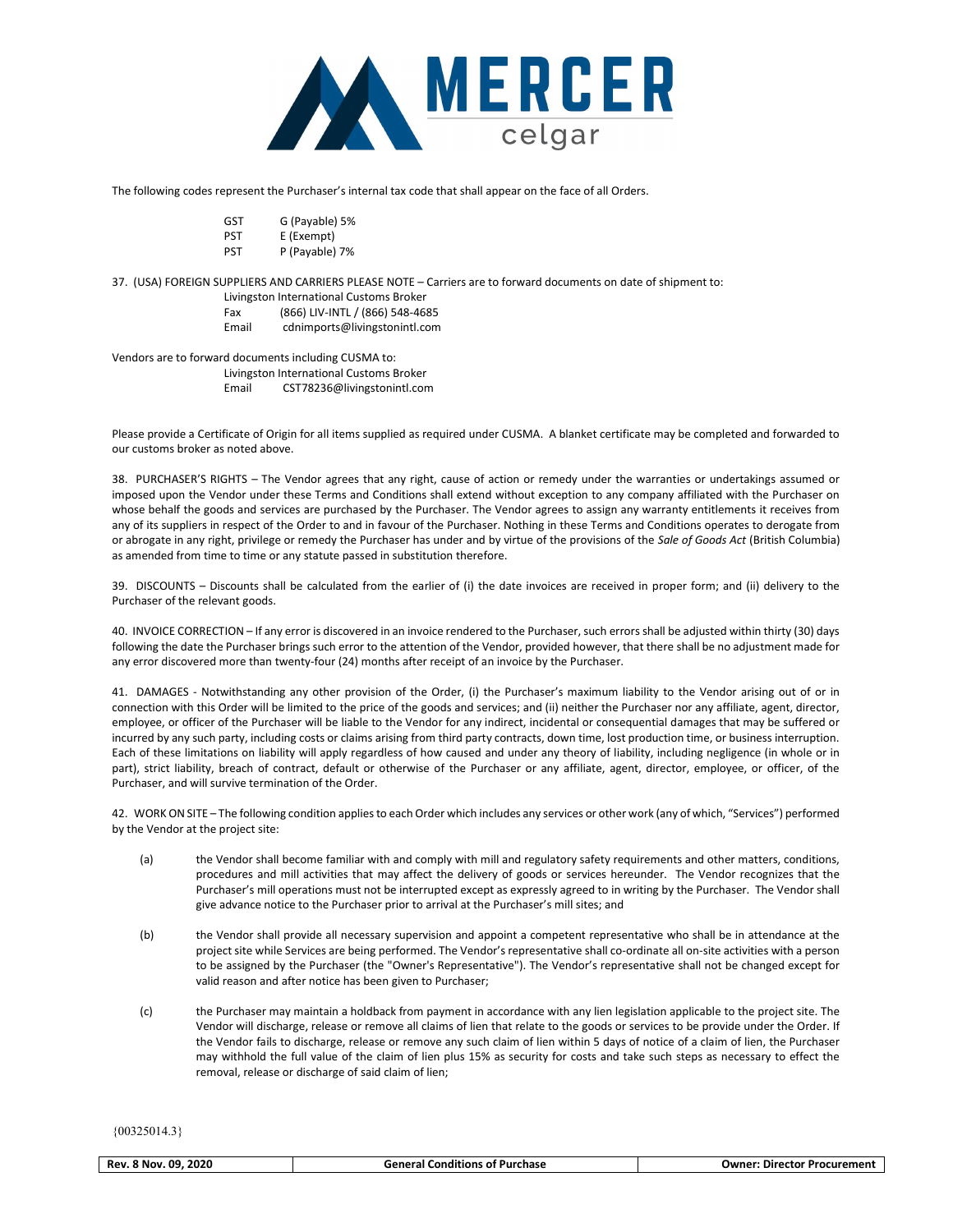

- (d) the Vendor agrees to make best efforts to settle any claim or potential claim brought by other contractors or service providers on site if the Vendor shall cause damages to such contractors or service providers;
- (e) the Vendor and any of its subcontractors shall use the entrance designated by the Purchaser for the ingress and egress of all personnel, equipment, vehicles, machinery or supplies required to be incorporated in the Services or as required for the project and must follow all rules and regulations set forth by the Purchaser;
- (f) the Vendor shall follow all directions provided by the Purchaser regarding storage of equipment and shall not unreasonably encumber the site and shall enforce the Purchasers instructions regarding signs, advertisements, fires, smoking and site security regulations;
- (g) the Vendor shall register under and abide by and comply with all provisions of the Workers Compensation Act of the Province of British Columbia and all regulations passed thereunder (the "WCA") and any other industrial insurance laws of British Columbia, and will carry compensation insurance insuring against any claims or liability which may arise under said laws; and
- (h) the Vendor shall take all due care to ensure any and all telecommunications, data, computer hardware or software information technology networks or similar systems which are connected to or are granted access to the Purchaser's telecommunications, data, computer hardware or software, information technology networks or similar systems have current, managed and monitored anti-malware systems.

43. PROFESSIONAL DESIGN – The following applies to each Order which includes any design services ("Design Services") performed by the Vendor:

- (a) all Design Services shall be performed in accordance with all good architectural and engineering practices and with all applicable laws, codes, regulations, and industry standards; and
- (b) without limiting the Vendor's obligations or the Purchaser's rights and remedies, the Vendor must obtain Errors & Omissions insurance with limits not less than \$2,000,000 per claim and with an aggregate limit of not less than \$2,000,000. The Vendor agrees to maintain this coverage for six (6) years following after the final delivery of Work. Prior to providing Design Services, the Vendor must provide a certificate of such insurance to the Purchaser.

44. TITLE – The Equipment in all stages of construction and all materials, machinery and equipment from time to time appropriated by the Contractor or its suppliers or sub-contractors for the manufacture of the Equipment, whether located from time to time in the Contractor's plant or elsewhere, shall be the property of the Owner to the extent that such Equipment has been paid for by the Owner, and the portion of the Equipment for which payment has been received by the Contractor shall not be within the ownership or disposal of the Contractor and the Contractor agrees to perform all acts necessary to perfect and assure such title in the Owner. The Contractor shall certify to the Owner on demand at reasonable intervals, that the amount of the charges which have been paid by the Owner are represented by goods in process and that title to such goods has passed to the Owner. Notwithstanding the above, title to all Equipment for which payment has not yet been received by the Contractor shall pass to the Owner immediately prior to installation by the Contractor at the Mill.

Notwithstanding subsection 6.1, until the Equipment is delivered to the Owner at the Mill, the Contractor shall bear and be subject to, and indemnify and hold harmless the Owner against and from, all risks of loss of or damage to the Equipment or any component thereof arising or resulting from any cause whatsoever except those resulting from the negligence of the Owner.

The foregoing provisions are not intended to affect or influence the Owner's obligations to pay the Contract Price in accordance with the other provisions of this Agreement.

| Date issued: | Revision: | Changes:                                                       | Approved by:                  |
|--------------|-----------|----------------------------------------------------------------|-------------------------------|
| 24-Apr-2019  | Rev. 3    | Legal company name change to Mercer Celgar Limited Partnership | S. Duda, Director Procurement |
| 26-Apr-2019  | Rev. 4    | Update clause 15                                               | S. Duda, Director Procurement |
| 09-Aug-2019  | Rev. 5    | Updated Software License & Title of Ownership (42 & 43)        | B.Price, Senior Purchaser     |
| 15-May-2020  | Rev. 6    | General revision; addition of terms for on-site work.          | S. Duda, Director Procurement |
| 14-Jul-2020  | Rev. 7    | Update #43 Work on Site                                        | S. Duda, Director Procurement |
| 09-Nov-2020  | Rev. 8    | Update customs broker information (37)                         | S. Duda, Director Procurement |

| <b>Conditions</b><br>2020<br>. 09<br>of Purchase ،<br>8 Nov.<br>General<br>Rev. | : Director Procurement<br><b>Owner:</b> |
|---------------------------------------------------------------------------------|-----------------------------------------|
|---------------------------------------------------------------------------------|-----------------------------------------|